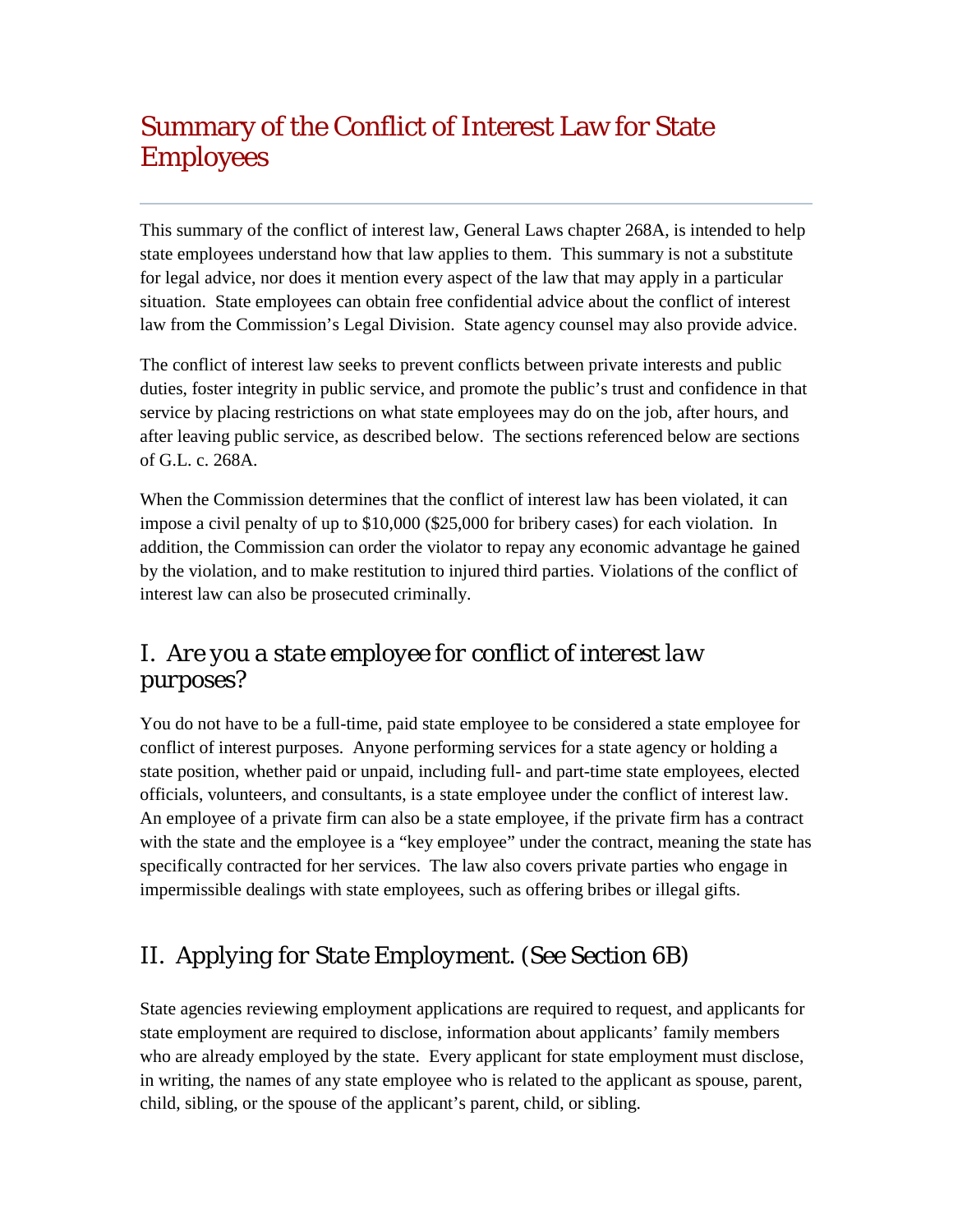## III. *On-the-job restrictions*

#### **(a) Bribes. Asking for and taking bribes is prohibited. (See Section 2)**

A bribe is anything of value corruptly received by a state employee in exchange for the employee being influenced in his official actions. Giving, offering, receiving, or asking for a bribe is illegal.

Bribes are more serious than illegal gifts because they involve corrupt intent. In other words, the state employee intends to sell his office by agreeing to do or not do some official act, and the giver intends to influence him to do so. Bribes of any value are illegal.

## **(b) Gifts and gratuities. Asking for or accepting a gift because of your official position, or because of something you can do or have done in your official position, is prohibited. (See Sections 3, 23(b)(2), and 26)**

State employees may not accept gifts and gratuities valued at \$50 or more given to influence their official actions or because of their official position. Accepting a gift intended to reward past official action or to bring about future official action is illegal, as is giving such gifts. Accepting a gift given to you because of the state position you hold is also illegal. Meals, entertainment event tickets, golf, gift baskets, and payment of travel expenses can all be illegal gifts if given in connection with official action or position, as can anything worth \$50 or more. A number of smaller gifts together worth \$50 or more may also violate these sections.

*Example of violation*: A highway inspector allows a pavement contractor to buy him lunch every day during a two-month road repaving project.

*Example of violation*: An industry association provides a free day's social outing, including a barbecue lunch, golf, a cocktail hour, and a clam bake, to a group of legislators.

**Regulatory exemptions**. There are situations in which a state employee's receipt of a gift does not present a genuine risk of a conflict of interest and may in fact advance the public interest. The Commission has created exemptions permitting giving and receiving gifts in these situations. One commonly used exemption permits state employees to accept payment of travel-related expenses when doing so advances a public purpose and a written disclosure is made. Another commonly used exemption permits state employees to accept payment of costs involved in attendance at educational and training programs. Other exemptions are listed on the Commission's website.

*Example where there is no violation*: A non-profit concerned with preventing domestic violence offers to pay the travel expenses of an assistant district attorney to a conference on prosecuting domestic violence cases. The attorney fills out a disclosure form and obtains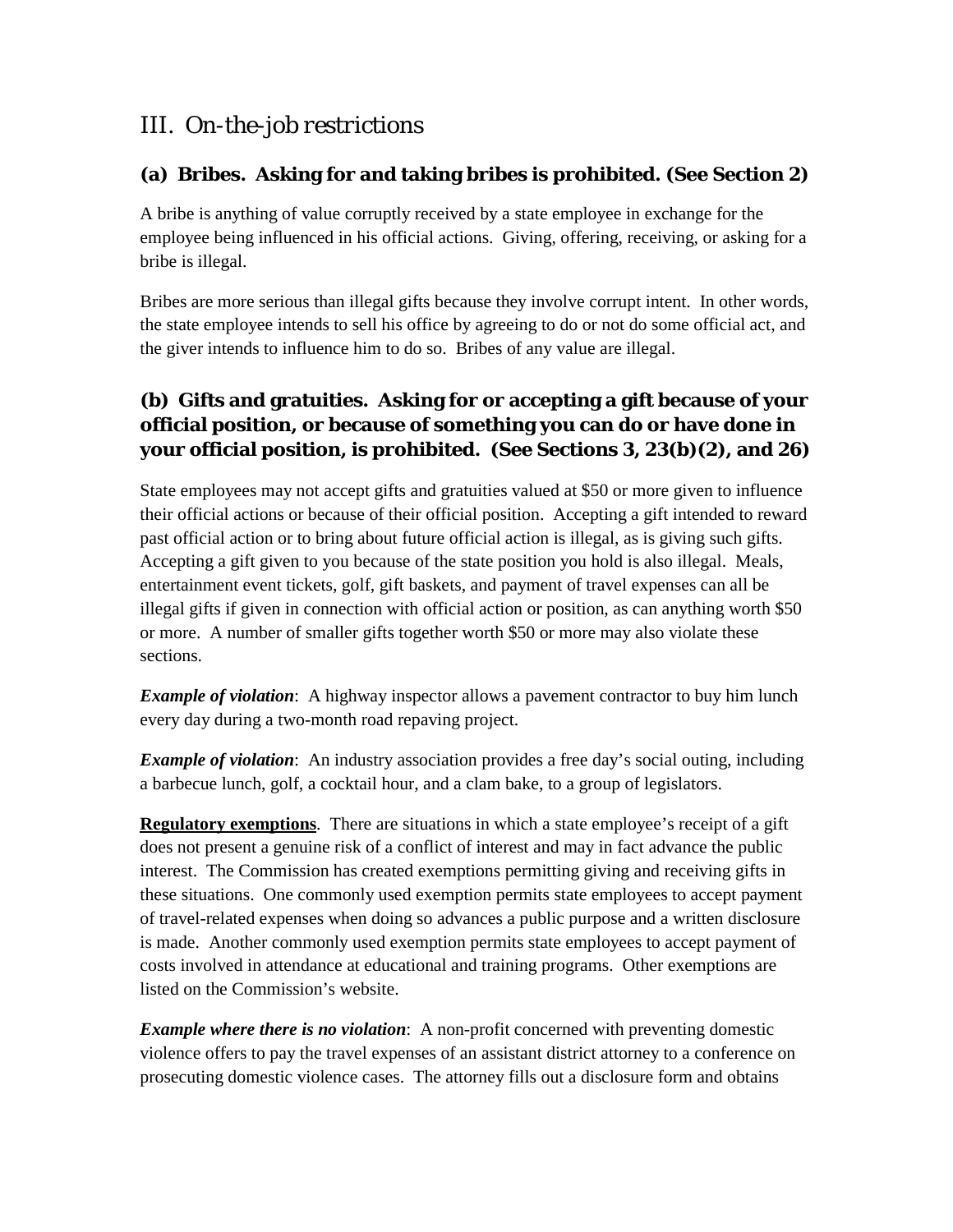prior approval from his appointing authority.

*Example where there is no violation.* A professional engineers' association offers a continuing education seminar of substantial value and waives the registration and materials fees for state employees who are engineers. The state engineers must make a disclosure only if the sponsoring entities have official business before them during the six months before and after the seminar.

## **(c) Misuse of position. Using your official position to get something you are not entitled to, or to get someone else something they are not entitled to, is prohibited. Causing someone else to do these things is also prohibited. (See Sections 23(b)(2) and 26)**

A state employee may not use her official position to get something worth \$50 or more that would not be properly available to other similarly situated individuals. Similarly, a state employee may not use her official position to get something worth \$50 or more for someone else that would not be properly available to other similarly situated individuals. Causing someone else to do these things is also prohibited.

*Example of violation*: A state employee writes a novel on work time, using her office computer, and directing her secretary to proofread the draft.

*Example of violation*: The commissioner of a state agency directs subordinates to drive her wife to and from the grocery store.

*Example of violation*: An assistant attorney general avoids a speeding ticket by asking the police officer who stops him, "Do you know who I am?" and showing his state I.D.

## **(d) Self-dealing and nepotism. Participating as a state employee in a matter in which you, your immediate family, your business organization, or your future employer has a financial interest is prohibited. (See Section 6)**

A state employee may not participate in any particular matter in which he or a member of his immediate family (parents, children, siblings, spouse, and spouse's parents, children, and siblings) has a financial interest. He also may not participate in any particular matter in which a prospective employer, or a business organization of which he is a director, officer, trustee, or employee has a financial interest. Participation includes discussing as well as voting on a matter and delegating a matter to someone else.

A financial interest may create a conflict of interest whether it is large or small, and positive or negative. In other words, it does not matter if a lot of money is involved or only a little. It also does not matter if you are putting money into your pocket or taking it out. If you, your immediate family, your business, or your employer have or has a financial interest in a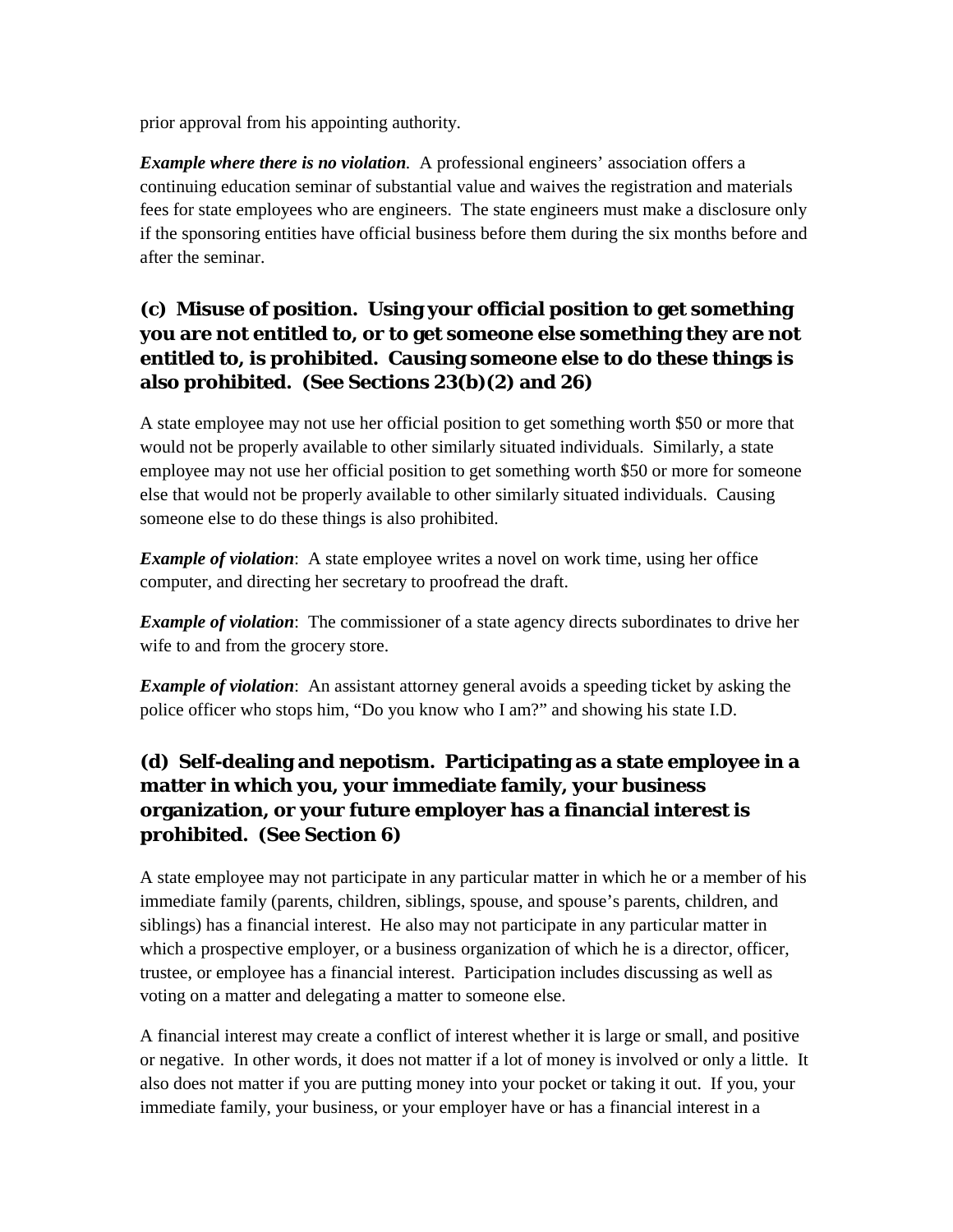matter, you may not participate. The financial interest must be direct and immediate or reasonably foreseeable to create a conflict. Financial interests which are remote, speculative or not sufficiently identifiable do not create conflicts.

Neither general legislation nor home rule legislation are "particular matters" for purposes of the conflict of interest law. A state employee can participate in general legislation and home rule legislation even if she has a financial interest in such legislation, but state legislators and constitutional officers must file a disclosure if the matter will substantially affect their financial interests, and any state employee must file a disclosure if a reasonable person would think that the employee could be improperly influenced.

*Example of violation*: The chief administrative officer of a state agency, who has a balance of 900 hours in accumulated sick leave, proposes a plan by which the agency will pay employees for accumulated sick leave.

*Example of violation*: An employee of the Massachusetts Cultural Council is also the director of a non-profit corporation dedicated to increasing art in public spaces. The nonprofit applies to the Council for a grant, and the employee participates in rating the applications received for that grant.

*Example of violation:* A state employee promotes his son to a position under his supervision.

*Example where there is no violation*: Proposed legislation under consideration by the State Senate will amend the General Laws with respect to insurance coverage of ocean front property. A State Senator owns ocean front property in Cape Cod. The Senator can discuss and vote on the legislation because it is general legislation but must file a disclosure because the legislation will substantially affect her financial interest.

A state employee whose duties do not require her to participate in a particular matter may comply with the law by simply not participating in the particular matter in which she has a financial interest. She need not give a reason for not participating.

An appointed state employee may also comply with the law by filing a written disclosure about the financial interest with his appointing authority and seeking permission to participate notwithstanding the conflict. If a state employee's duties would require him to participate in a matter in which he has a financial interest, this is the procedure he should use. The appointing authority may grant written permission to participate if she determines that the financial interest in question is not so substantial that it is likely to affect the integrity of the employee's services to the state. Otherwise, the appointing authority will assign the matter to someone else or do it herself. Participating without disclosing the financial interest is a violation. Elected employees cannot use the disclosure procedure because they have no appointing authority.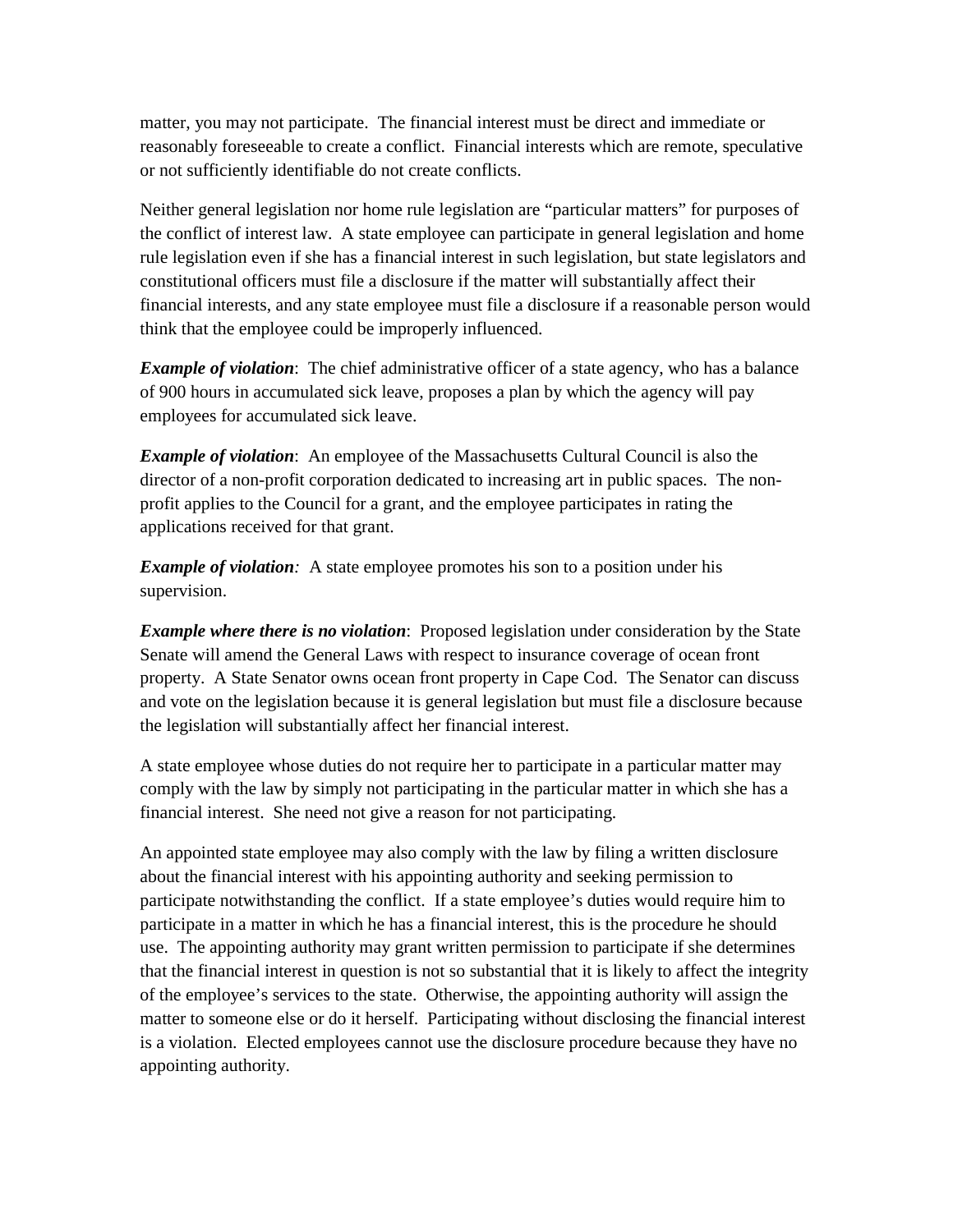**Regulatory exemptions** . The Commission has created exemptions permitting state employees to participate in particular matters notwithstanding the presence of a financial interest in certain very specific situations when permitting them to do so advances a public purpose. A person serving as a member of a state board pursuant to a legal requirement that the board have members with a specified affiliation may participate fully in determinations of general policy by the board, even if the entity with which he is affiliated has a financial interest in the matter. A state elected official may participate in a particular matter that involves a determination of general policy where her financial interest in the matter is shared with a substantial segment of the public, as defined in the Commission's regulation. Other exemptions are listed on the Commission's website.

*Example where there is no violation:* A state licensing board is required by its enabling legislation to have members with various specified affiliations, including members licensed by the board, and members involved in providing training required for licensure. Board members wish to participate in board discussions about imposing a continuing education requirement on licensees. Compliance with the proposed requirement will cost every licensee several hundred dollars per year. Board members who are licensees and who provide training required for licensure may participate in the determination of the continuing education requirement notwithstanding their financial interests in that matter, because it is a determination of general policy.

### **(e) False claims. Presenting a false claim to your employer for a payment or benefit is prohibited and causing someone else to do so is also prohibited. (See Sections 23(b)(4) and 26)**

A state employee may not present a false or fraudulent claim to his employer for any payment or benefit worth \$50 or more or cause another person to do so.

*Example of violation*: A state agency manager directs his secretary to fill out time sheets to show him as present at work on days when he was skiing.

#### **(f) Appearance of conflict. Acting in a manner that would make a reasonable person think you can be improperly influenced is prohibited. (See Section 23(b)(3))**

A state employee may not act in a manner that would cause a reasonable person to think that she would show favor toward someone, or that she can be improperly influenced. Section 23(b)(3) requires a state employee to consider whether her relationships and affiliations could prevent her from acting fairly and objectively when she performs her duties for the state. If she cannot be fair and objective because of a relationship or affiliation, she should not perform her duties. However, a state employee, whether elected or appointed, can avoid violating this provision by making a public disclosure of the facts. An appointed employee must make the disclosure in writing to his appointing official.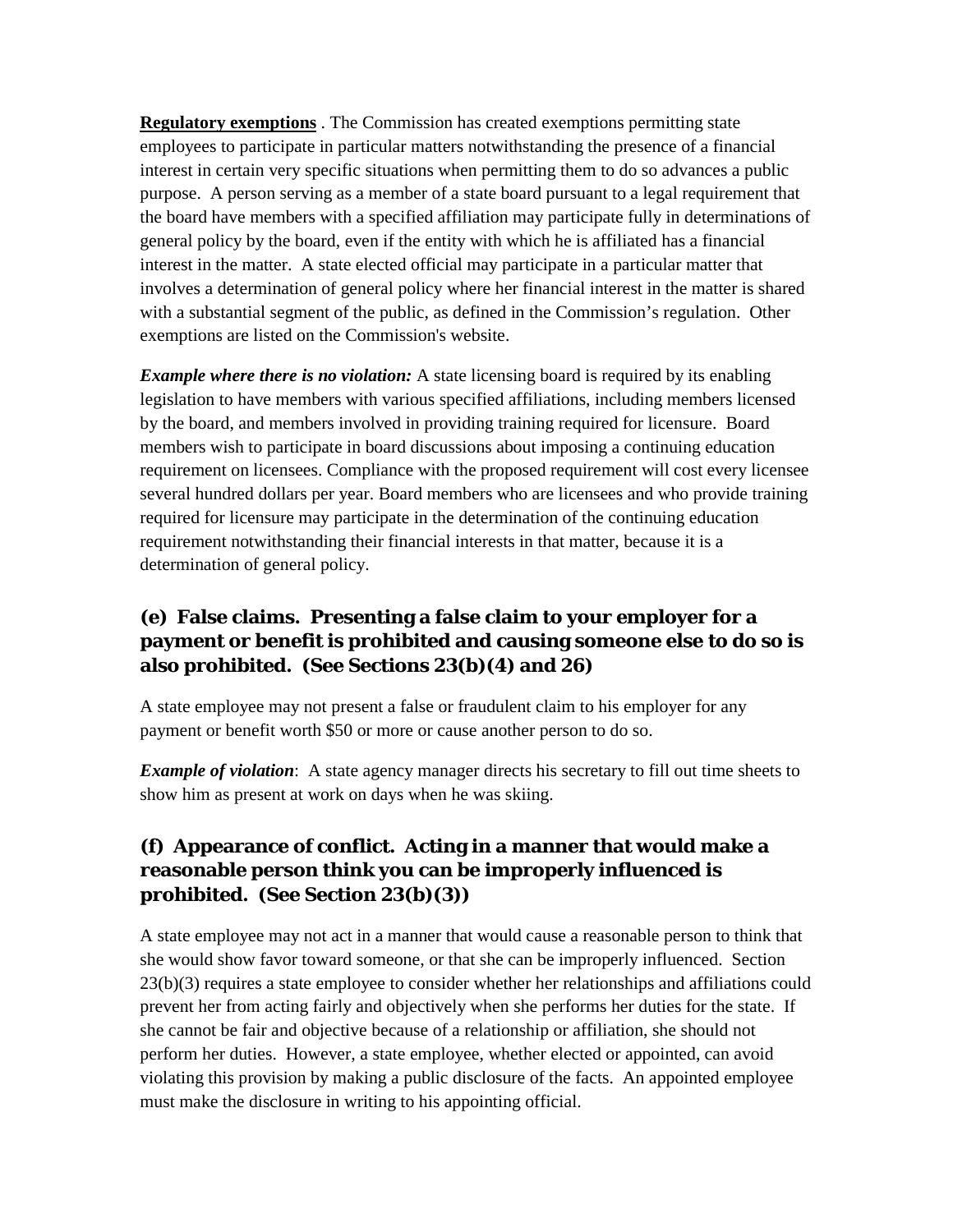*Example where there is no violation*: A state agency employee is engaged to be married to the owner of a business. The business owner submits a response to a request for proposals from the agency. A reasonable person could conclude that the employee might favor her fiancé's response. The employee files a written disclosure with her appointing authority explaining her relationship with her fiancé prior to the meeting at which responses to the RFP will be considered. There is no violation of Section 23(b)(3).

*Example where there is no violation:* The State House of Representatives is considering legislation which will create a general law that sets a maximum limit on insurance premiums paid by obstetricians. A State Representative is married to an obstetrician who will be affected by the proposed legislation. The Representative can participate in the matter but files a disclosure of his wife's interest to eliminate any appearance of a conflict. There is no violation.

## **(g) Confidential information. Improperly disclosing or personally using confidential information obtained through your job is prohibited. (See Section 23(c))**

State employees may not improperly disclose confidential information or make personal use of non-public information they acquired in the course of their official duties to further their personal interests.

## IV. *After-hours restrictions*

#### **(a) Taking a second paid job that conflicts with the duties of your state job is prohibited. (See Section 23(b)(1))**

A state employee may not accept other paid employment if the responsibilities of the second job are incompatible with his or her state job.

*Example*: A state police trooper may not work as a paid private security guard in the area where he serves because the demands of his private employment would conflict with his duties as a trooper.

*Example*: A State Senator may not take a second position counseling clients on how to receive favorable consideration in the Massachusetts Senate.

**(b) Divided loyalties. Receiving pay from anyone other than the state to work on a matter involving the state is prohibited. Acting as agent or attorney for anyone other than the state in a matter involving the state is also prohibited whether or not you are paid. (See Section 4)**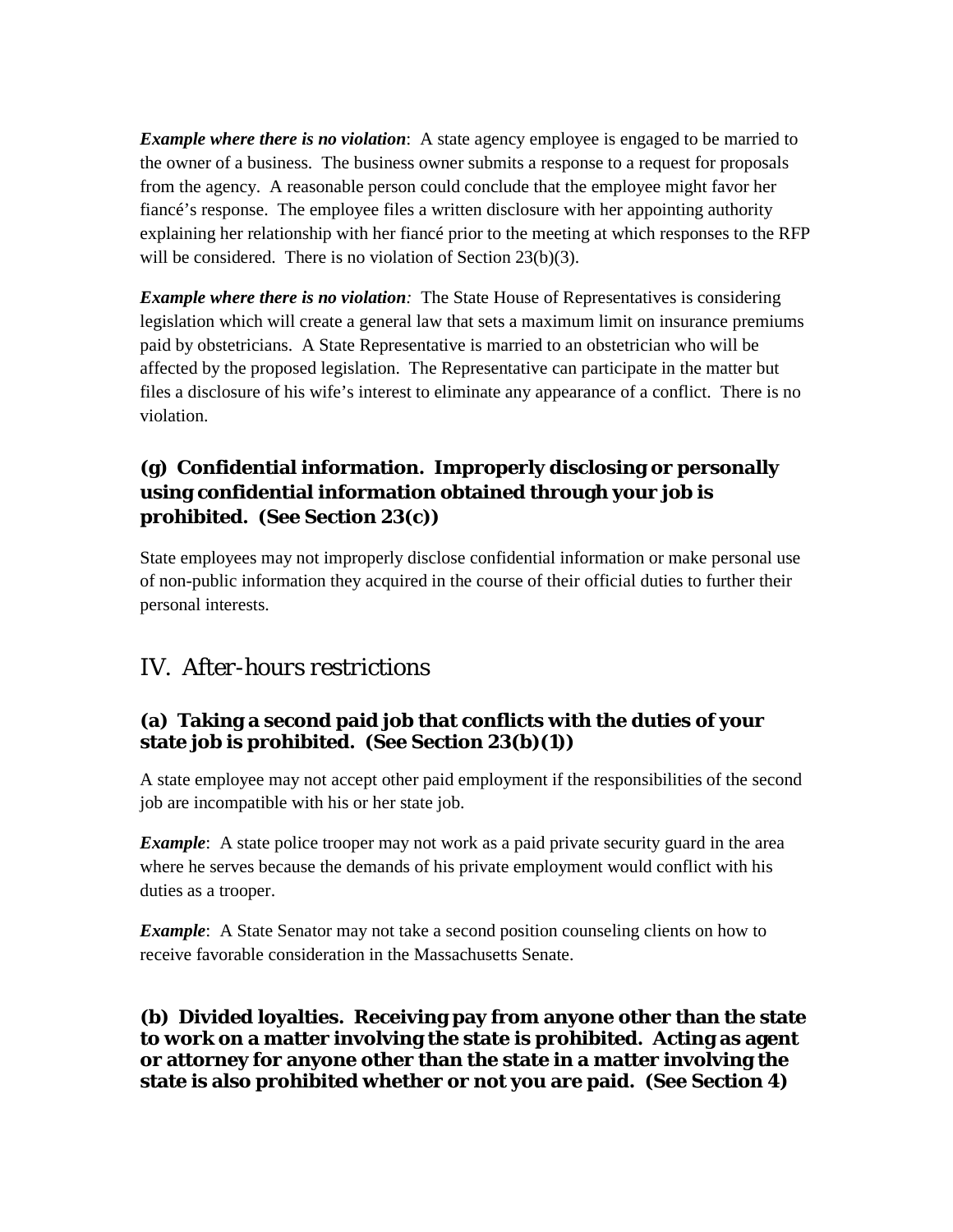Because the Commonwealth is entitled to the undivided loyalty of its employees, a state employee may not be paid by other people and organizations in relation to a matter in which the state has an interest. In addition, a state employee may not act on behalf of other people and organizations or act as an attorney for other people and organizations if the state has an interest in a matter. Acting as agent includes contacting the state in person, by phone, or in writing; acting as a liaison; providing documents to the state; and serving as spokesman.

A state employee may always represent his own personal interests, even before his own state agency or board, on the same terms and conditions that would apply to other similarly situated members of the public.

Section 4 applies differently to State Senators and State Representatives than it does to other state employees, because they must frequently act on behalf of their constituents. Section 4 allows State Senators and State Representatives to perform constituent services but prohibits them from appearing personally before state agencies for compensation other than their legislative salaries except on ministerial matters such as filing tax returns, permit and license applications, and incorporation papers, and in state court proceedings and quasi-judicial agency proceedings.

*Example of violation*: A state employee makes inquiries to another state agency about an investigation that the second state agency is conducting of his wife.

*Example of violation*: A state advisory commission member participates in matters at his agency that affect one of his private clients and is compensated by the client for his work on its behalf.

*Example where there is no violation*: A State Senator is contacted by a constituent who has applied for benefits to a state agency, has not received a timely determination by the agency, and cannot get his calls to the agency returned. The Senator may call the agency on the constituent's behalf to inquire about the matter. The Senator's aide may also call the agency on the constituent's behalf to inquire about the matter without violating Section 4.

While many state employees earn their livelihood in state jobs, some state employees volunteer their time to the state or receive small stipends. Others may serve in a part-time state position which permits them to have other personal or private employment during normal working hours. In recognition of the need not to unduly restrict the ability of volunteers and part-time employees to earn a living, the law is less restrictive for these "special" state employees than for other state employees.

If a state position is a "special" state position, an employee holding that position may be paid by others, act on behalf of others, and act as attorney for others with respect to matters before state agencies other than his own, provided that he has not officially participated in the matter, and the matter is not now, and has not within the past year been, under his official responsibility, and is not pending before his own state agency.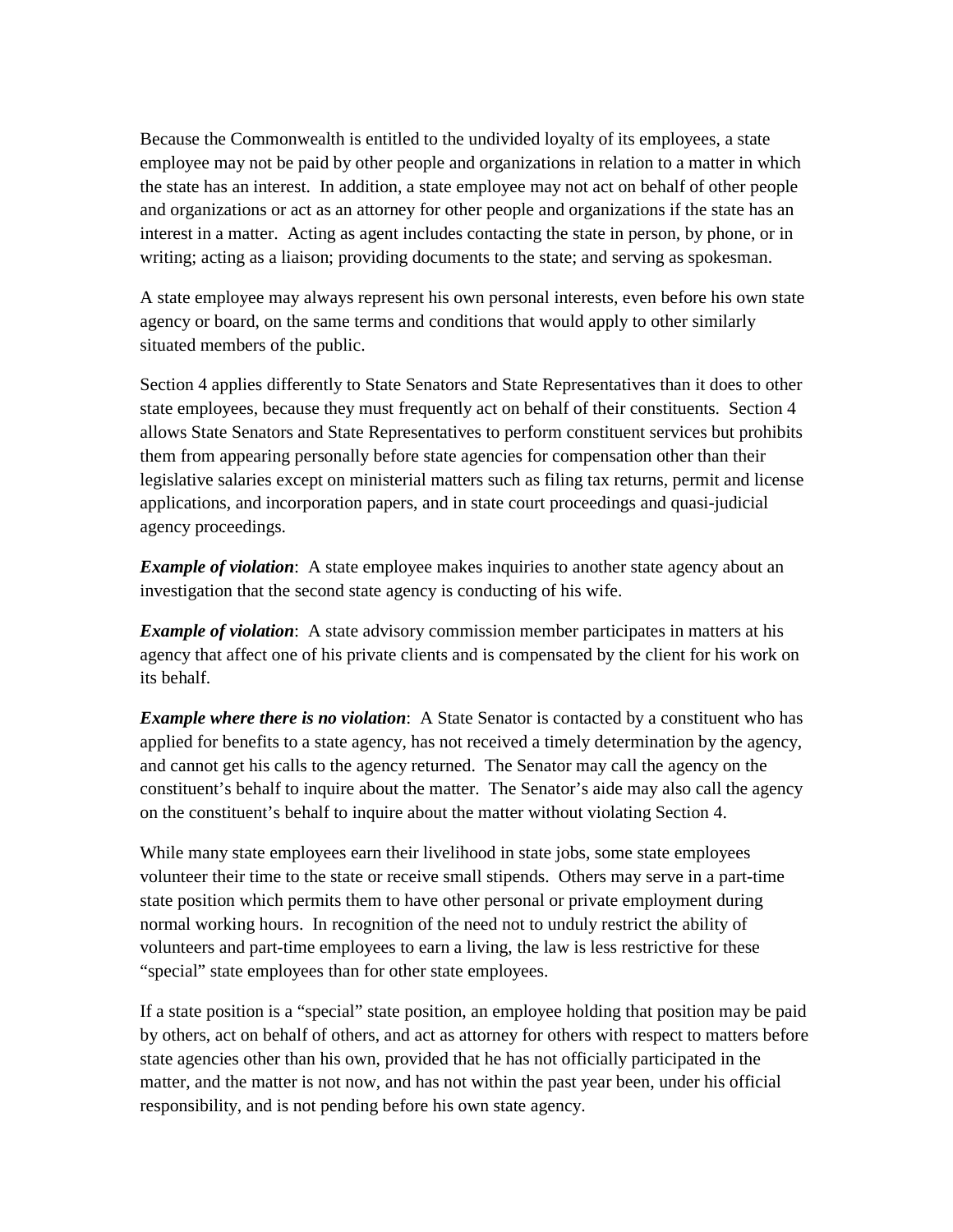*Example*: A part-time investigator for a state agency may work on her own time privately for a party litigating a case with a different state agency, provided that she has not participated in or had responsibility for the litigated matter in her state position.

## **(c) Inside track. Being paid by the state, directly or indirectly, under some second arrangement in addition to your job is prohibited, unless an exemption applies. (See Section 7)**

A state employee generally may not have a financial interest in a state contract, including a second state job. A state employee is also generally prohibited from having an indirect financial interest in a contract that the state has with someone else. This provision is intended to prevent state employees from having an "inside track" to further financial opportunities.

*Example of violation*: A paid state employee accepts paid employment with a second state agency.

*Example of violation*: A paid state employee buys a surplus computer from his agency.

**Example of violation:** A state employee wants to work for a non-profit that receives funding under a contract with the state. Unless she can satisfy the requirements of an exemption under Section 7, she cannot take the job.

There are numerous exemptions. Some exemptions apply only to special state employees. Specific exemptions may cover State Senators and State Representatives, teaching and related activities in state facilities, serving as an uncompensated volunteer in a second state position, providing services to state agency clients, and other specific situations. Please call the Ethics Commission's Legal Division for advice about a specific situation.

## V. *After you leave state employment (See Section 5)*

#### **(a) Forever ban. After you leave your state job, you may never work for anyone other than the state on a matter that you worked on as a state employee.**

If you participated in a matter as a state employee, you cannot ever be paid to work on that same matter for anyone other than the state, nor may you act for someone else, whether paid or not. The purpose of this restriction is to bar former employees from selling to private interests their familiarity with the facts of particular matters that are of continuing concern to the state. The restriction does not prohibit former state employees from using the expertise acquired in government service in their subsequent private activities.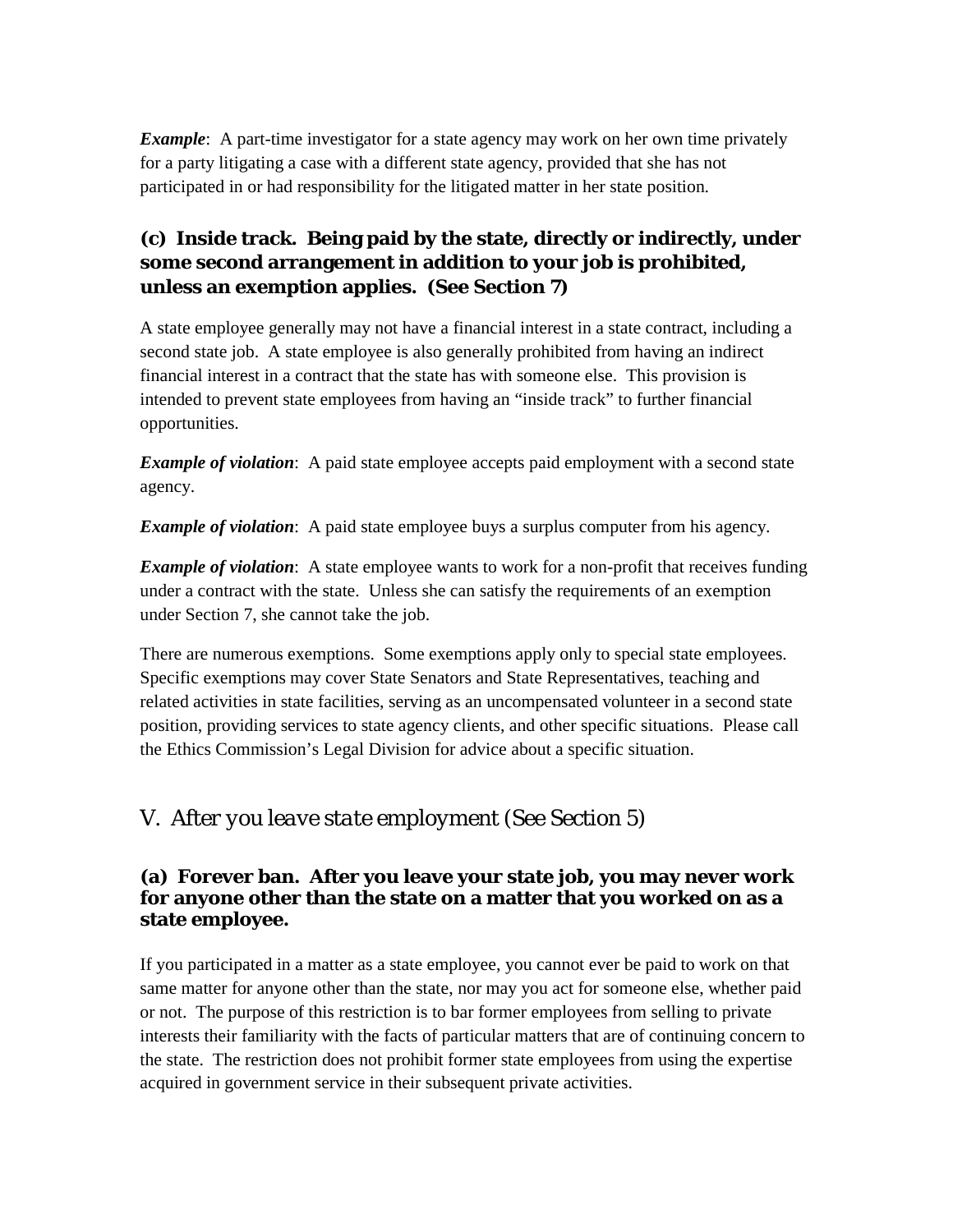*Example of violation*: A former state employee works for a contractor under a contract that she helped to draft and oversee for the state.

## **(b) One-year cooling-off period. For one year after you leave your state job you may not participate in any matter over which you had official responsibility during your last two years of public service.**

Former state employees are barred for one year after they leave state employment from personally appearing before any agency of the state in connection with matters that were under their authority in their prior state positions during the two years before they left.

*Example*: A state employee negotiates a three-year contract with a company. The manager who supervised the employee and had official responsibility for the contract but did not participate in negotiating it, leaves her job to work for the company to which the contract was awarded. The former manager may not call or write the state in connection with the company's work on the contract for one year after leaving the state.

A former state employee who participated as such in general legislation on expanded gaming and related matters may not become an officer or employee of, or acquire a financial interest in, an applicant for a gaming license, or a gaming licensee, for one year after his public service ceases.

#### **(c) Partners. Your partners will be subject to restrictions while you serve as a state employee and after your state service ends.**

Partners of state employees and former state employees are also subject to restrictions under the conflict of interest law. If a state employee participated in a matter, or if he has official responsibility for a matter, then his partner may not act on behalf of anyone other than the state or provide services as an attorney to anyone but the state in relation to the matter.

*Example*: An architect serves on the state Architectural Access Board and is responsible for every matter that comes before the Board. While he serves, his partners may not submit architectural plans for any clients seeking a variance from the Board.

*Example*: A former state agency general counsel joins a law firm as a partner. Her new partners cannot represent any private clients in connection with matters she litigated for the state for one year after her job with the state ended.

*Example*: A professional engineer formerly employed by a state agency joins an engineering firm organized as a partnership. His new partners cannot appear before his former agency in connection with matters that he worked on for the state for one year after his job with the state ended.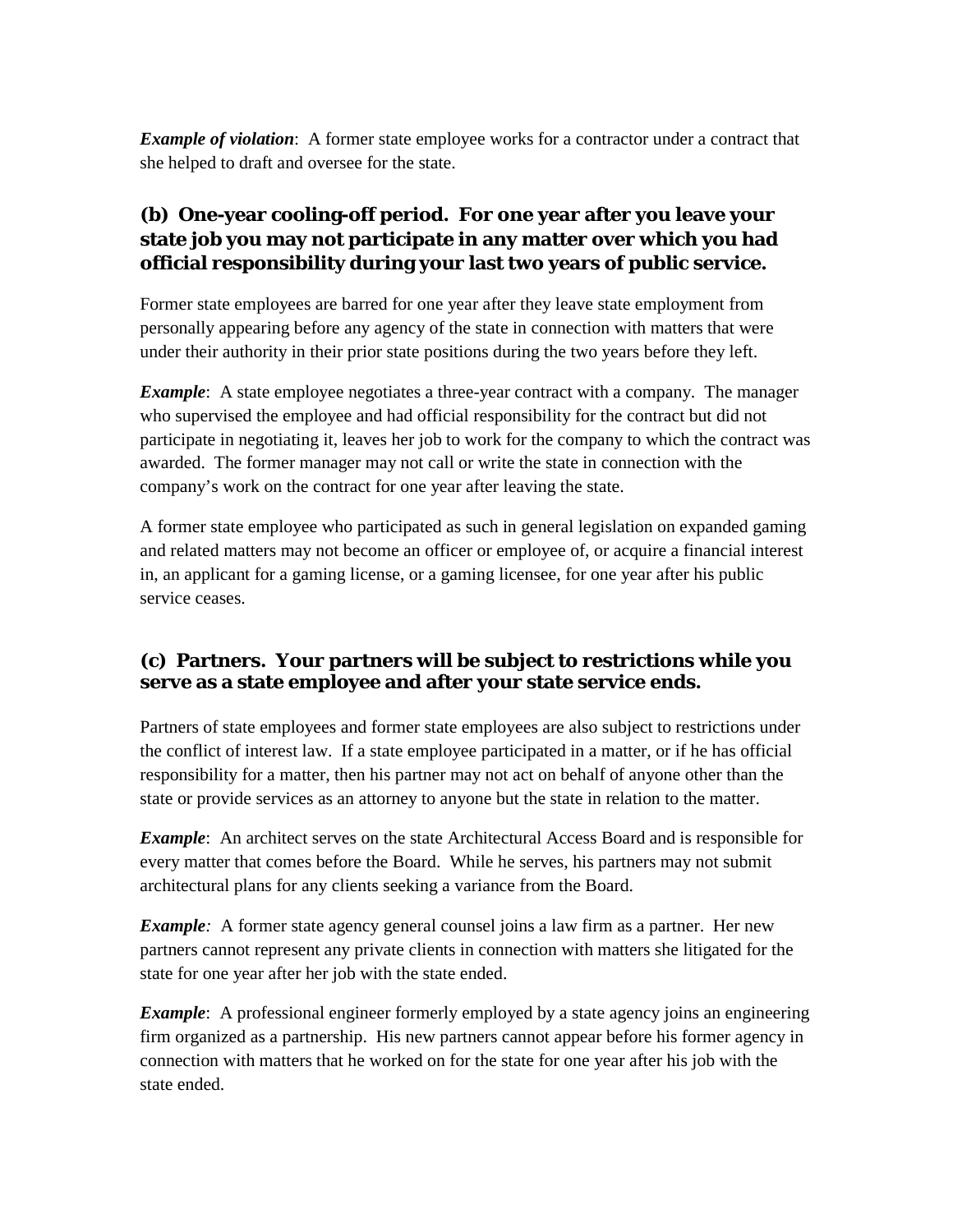## **(d) Legislative and executive agents. For one year after you leave your state job you may not act as a legislative or executive agent before your former agency.**

*Example of violation*: The chief of staff of a State Senator leaves his position. Three months later, he contacts his successor to lobby on behalf of a client.

\* \* \* \* \*

This summary is not intended to be legal advice and, because it is a summary, it does not mention every provision of the conflict law that may apply in a particular situation. You can find further information about how the law applies in many situations elsewhere on this website. You can also contact the Commission's Legal Division via this website, by telephone, or by letter.

Version 7: Revised May 10, 2013

\* \* \* \* \* \* \* \* \* \* \* \* \* \* \* \* \* \* \* \* \* \* \* \* \* \* \* \* \* \* \* \* \* \* \* \* \* \* \* \* \* \* \* \* \* \* \* \*